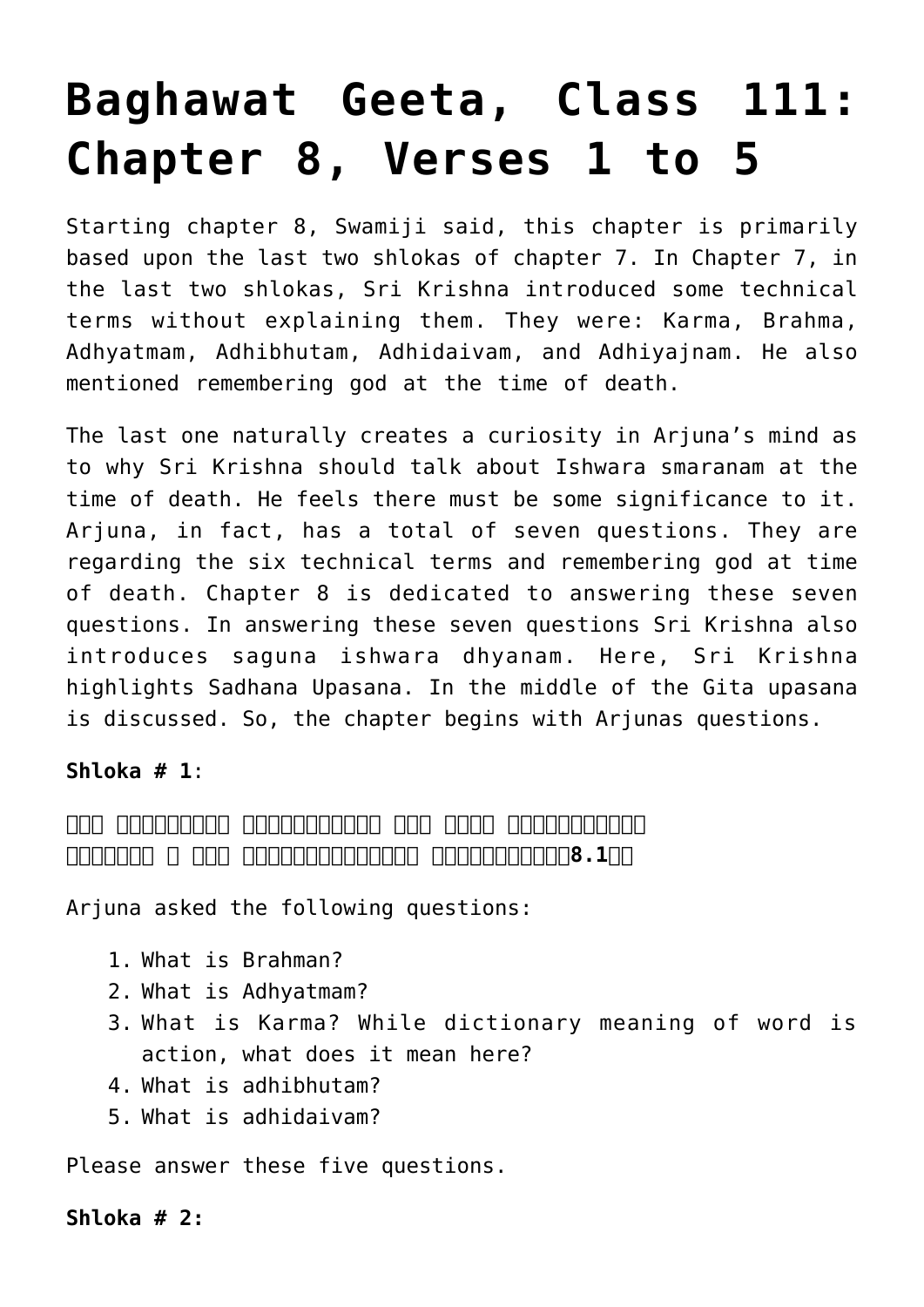# **अिधयज्ञः कथं कोऽत्र देहेऽस्िमन्मधुसूदन। प्रयाणकाले च कथं ज्ञेयोऽिस िनयतात्मिभः।।8.2।।**

Arjuna continues, O Madhusudhana, Please answer:

6. Who or what is Adhiyagna?

6.b. How does Adhiyagna reside in the body; a side question.

7.a. What is significance of remembering god at time of death?

7.b. How can one remember god at time of death?

Even living beings can't remember god, how can I remember god at time of death when all my faculties are fading? Is there a technique? Please teach me Sri Krishna?

How are You to be remembered by committed people, by integrated people and by people with self-control?

There must be a tremendous control over the mind required to remember the Lord at the time of death; therefore how can self-controlled people remember God at the time of death? This is the 7th question regarding antahkala smaranam.

In the shloka, in the word Madhusudhana, Madhu also means karmaphalam. Therefore, Madhusudhana is destroyer of all karmas or one who gives mokhsa.

#### **Shloka # 3:**

**अक्षरं ब्रह्म परमं स्वभावोऽध्यात्ममुच्यते। भूतभावोद्भवकरो िवसर्गः कर्मसंज्िञतः।।8.3।।**

**What is that Brahman? What is the inner self? What is work? O highest spirit! What is said to be the elements? What is said to be the divinities?**

Sri Krishna now answers the questions.

**Q 1.What is Brahman?**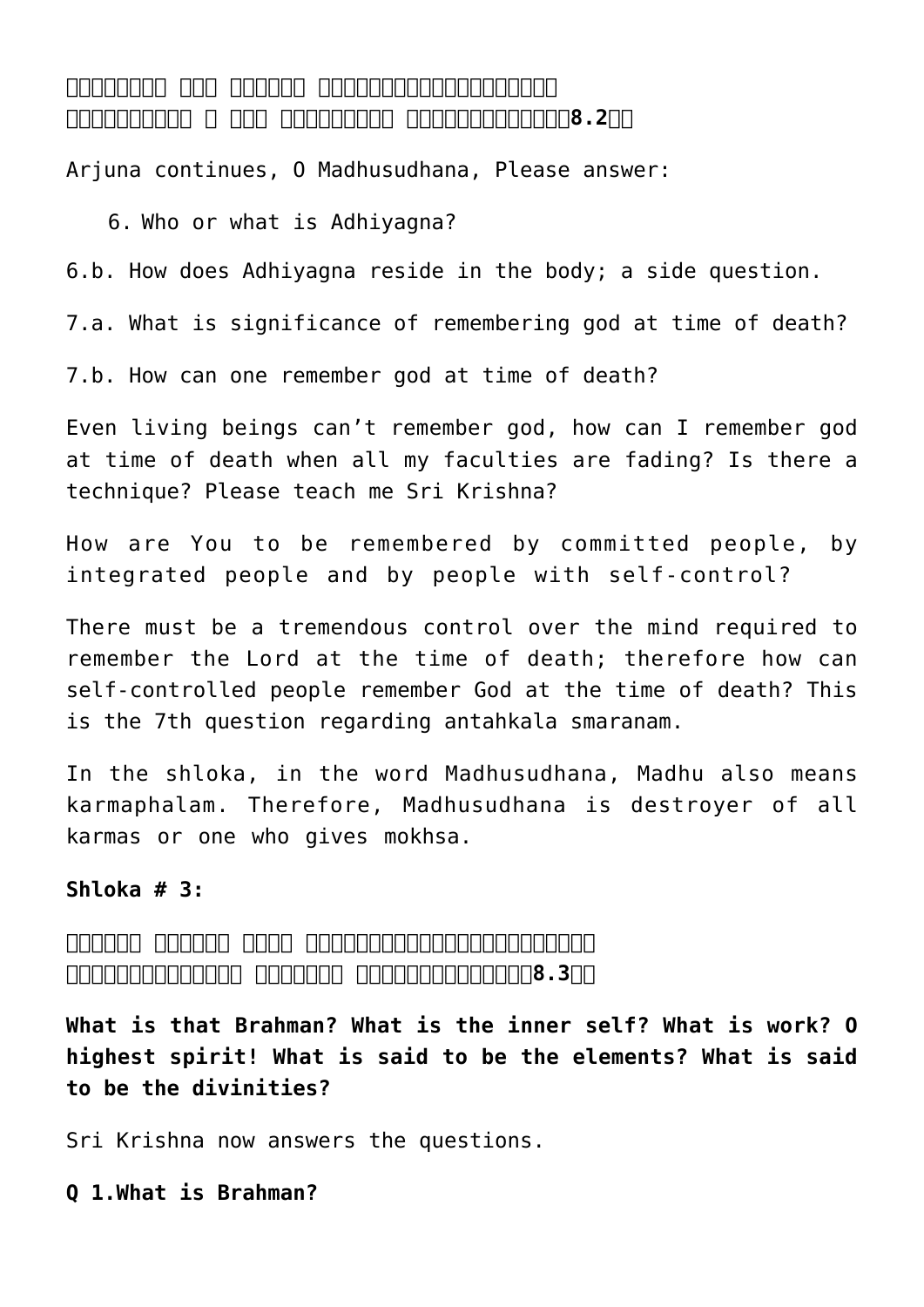The imperishable principle aksharam paramam (the highest) is called Brahman.

Why use paramam? Without it the word aksharam can also mean alphabet or a letter. So Brahman is the most supreme aksharam or the ultimate imperishable. The word Kshas means imperishable. In Mandukya Upanishad too, Brahman is called aksharam. What is this imperishable principle? Consciousness is the only entity that is not perishable. Matter is subject to decay and death. AP (apara prakriti) is perishable while PP (para prakriti) or Chaitanya tatvam is not. The very word Brahma means brihat tamatva or a superlatively big entity. Sri Krishna does not elaborate on Brahman as he has described it as Para Prakriti in chapter 7, shloka's 4-10.

Chapter 8 is also called Aksharam Brahma Yoga as the teaching starts with it.

#### **Q 2. What is Adhyatmam?**

The all-pervading consciousness also exists in the individual body as well. Within body it is called Adhyatmam (obtaining within body). Samashti consciousness is called Brahman while same consciousness in a body is called Adhyatmam or inner essence consciousness. Adhyatmam is Jivatma while Brahman is Paramatma. Consciousness is the same; two different words are used, because of two different terms of reference. Citing an example, a man is, from wife's point of view, a husband; from a child's point of view, a father; a mother's point of view, a son.

How can one and the same person be called father, son, grandfather, husband, brother etc? This is called shabda prakriti nimittam. It means, the point of reference, when it differs the name also differs.

Thus, consciousness is called paramatma; consciousness is also called jivatma, depending upon macro and micro point of reference. This answers second question.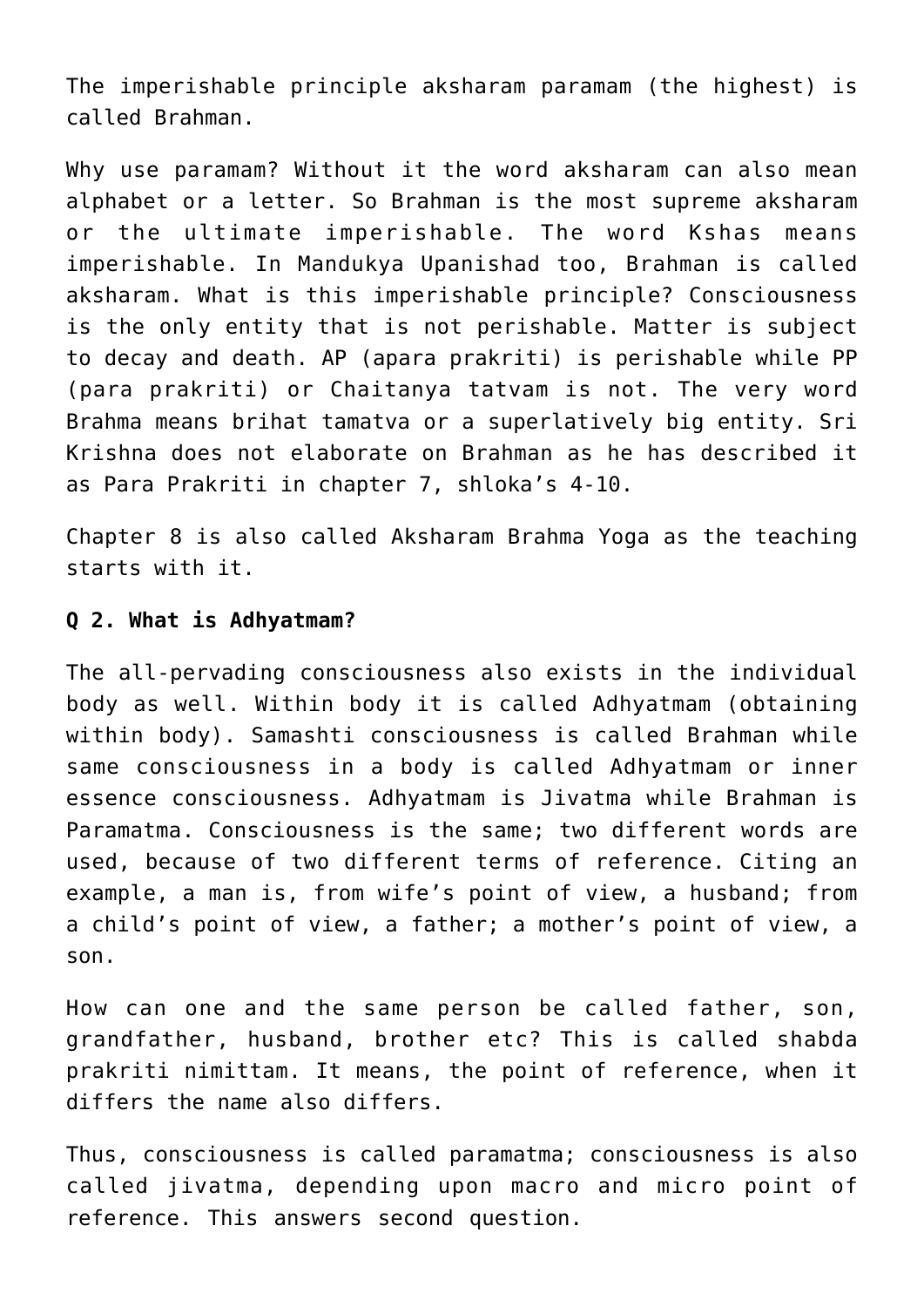## **Q 3. What is karma?**

Visarga in shloka means all activities of human beings who are responsible for future creation. This is karma. **Scriptures say creation is not an accident. It is an incident caused by previous factors (karmas).** My physical body is a result of my past karmas. Individual birth is due to individual's karmas. Humanities' birth is due to karma of humanity.

In shloka bhutabhava means the insistence of living beings; udbhavakaraha means that which brings about, so bhutabhavodbhavakaraha means that which brings about the existence of every living being.

My karma determines my parentage, my bothers, my sisters, my place of birth etc. My parents got me due to their karma. It is same with a guru and shishya as well.

**And therefore what is karma? Srishti karanam is Karma.**

**So present creation is a result of past creation.** Future creations will be a result of this creation. Creation did not come up as a wish of god. He is not responsible for creation. I have asked for it by my good bad and mixed actions. That is why there are 14 Lokas to fulfill all karmas.

We do such terrible action, necessitating a naraka environment; and we also do wonderful actions necessitating a wonderful heaven; and we also manage to mix up necessitating manushya loka. Thus everything is karma ordered and therefore karma is defined as srishti karanam. That is presented here as bhuta bhava udbhavakarah and visargah means action. My own contribution; is called karmasamjnitah. So with this three questions are answered.

## **Shloka # 4:**

**अिधभूतं क्षरो भावः पुरुषश्चािधदैवतम्। अिधयज्ञोऽहमेवात्र देहे देहभृतां वर।।8.4।।**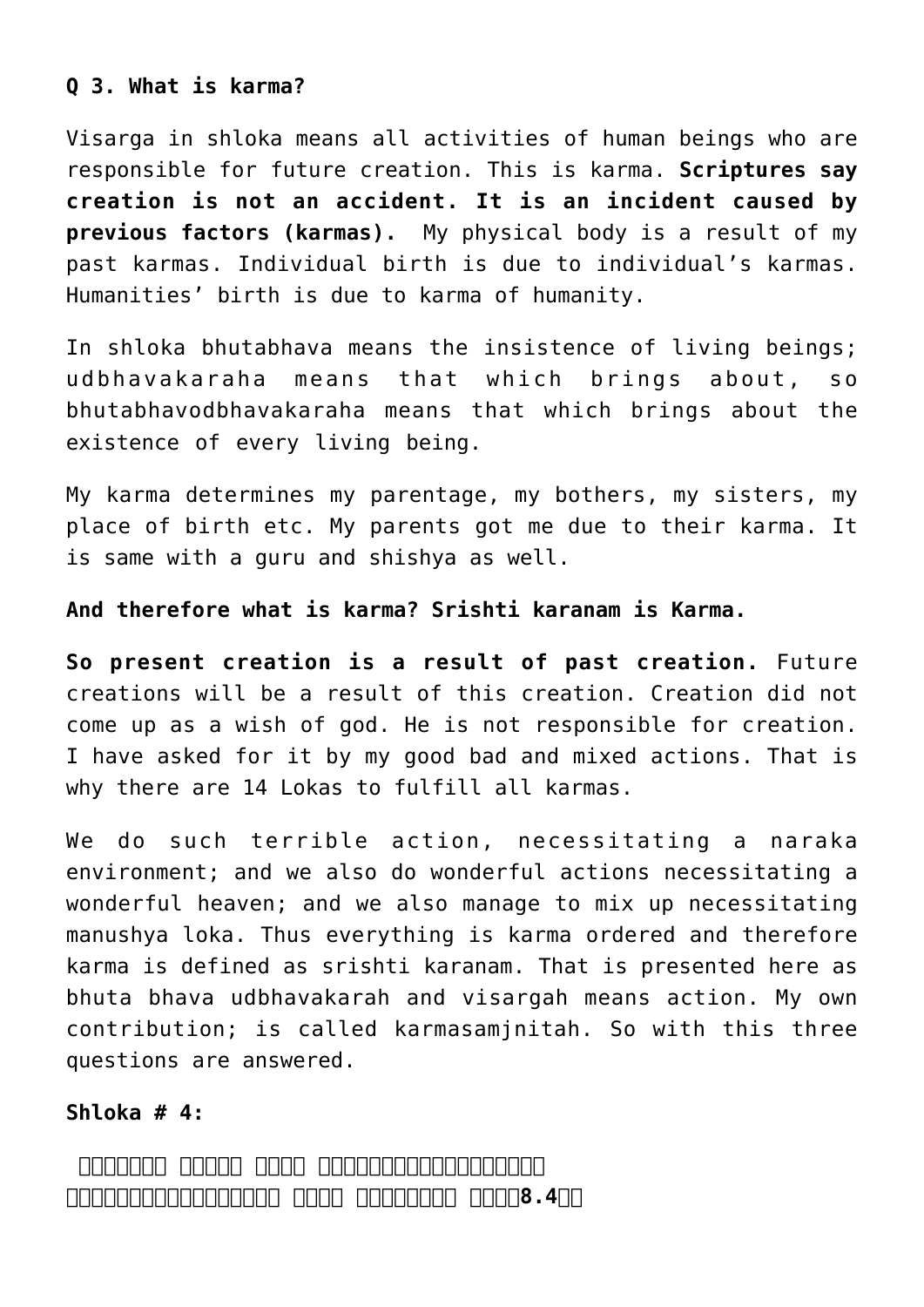**"Elements" constitute perishable existence; the divinities are the Spirit. Thou, best of men! in the body I alone am related to sacrifices.**

#### **Q 4. What is Adhibhutam?**

Any object that is experienced is perishable. All elements, the sun, moon, stars, rivers etc are all physical bodies and are, as such, perishable. **The material world is known as adhibhutam.**

#### **Q 5. What is adhidaivam?**

It is Hiranyagarbha or total consciousness with total mind and thus total knowledge with a subtle body. And that hiranyagarbha alone is called a presiding deity from the standpoint of every organ, so the presiding deity of the eye is surya devatha; and the presiding deity of the ears is dig devatha. **Thus we have presiding deities for every organ; all these presiding deities put together is called hiranyagarbha; that hiranyagarbha is called adhi daivam.**

### **Q.6: What is adhiyagna?**

**I myself, or God himself, am adhidavam.** What is Ishwara? As per Tatvabodha, it is consciousness associated with Karana prapancha. The whole universe in potential form is Shakti or Maya. Shakti plus consciousness is Ishwara.

Sri Krishna says I am that Ishwara. I am the seed of the universe. And they say after the pralaya, when everything is destroyed, it is said that then on a banana leaf Sri Krishna floats.

What does the water and the banana leaf represent? It is nothing but the seed form of the universe, and Sri Krishna represents the consciousness principle; Consciousness plus potential universe is called Ishwara. In scientific terms consciousness plus basic energy is Ishwara. So with this, the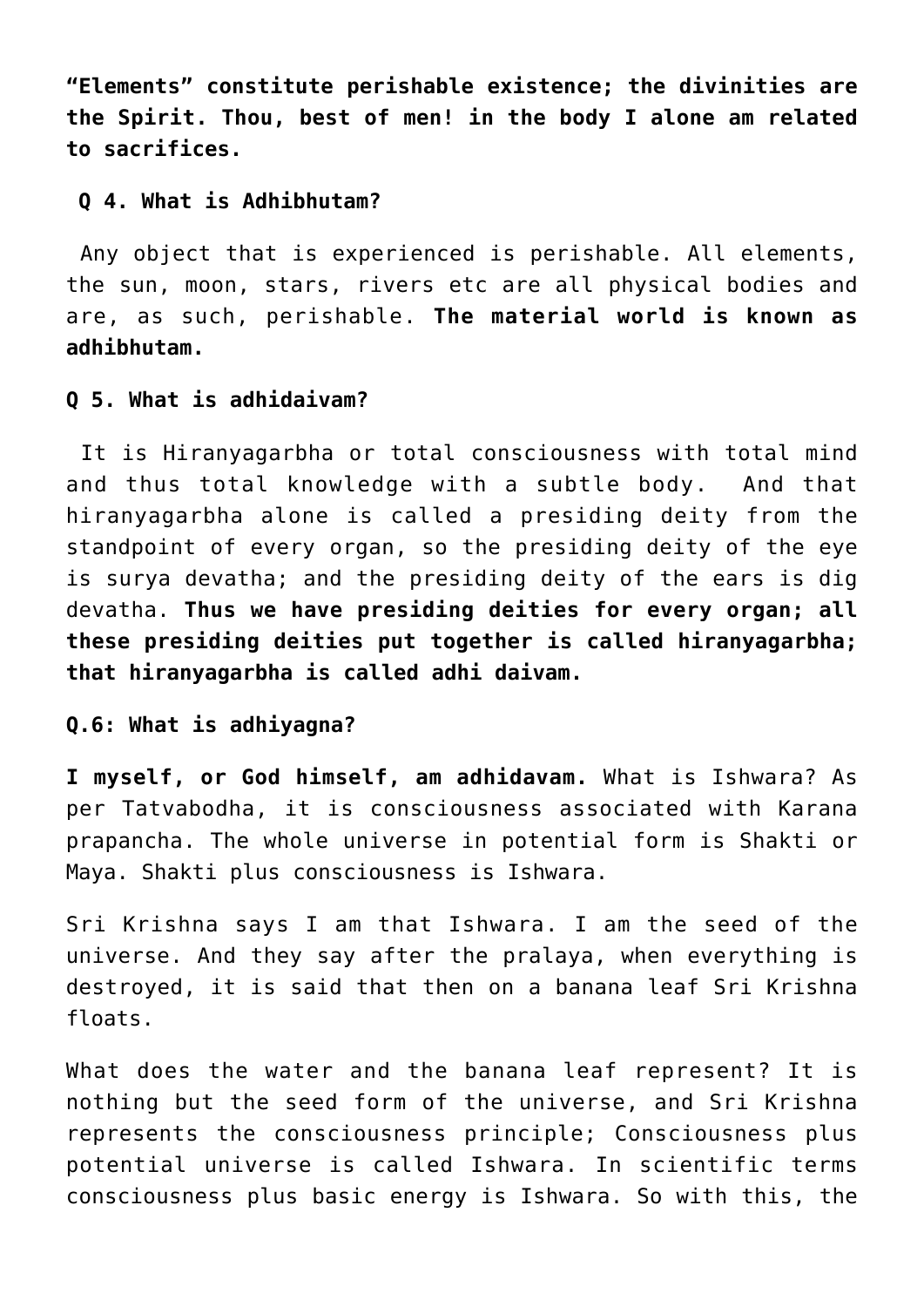6th question is also answered.

Where does Ishwara reside?

Sri Krishna answers: O Arjuna, Lord resides in every body. In chapter's 10 and 18 respectively, Sri Krishna refers to this fact. He is called Narayana since he resides in every being. Explaining the word Narayana, naram means all the living beings. Naram means jeeva samuhaha; and ayanam means the residence; So, Narayanam means every living being is the residence of the Lord.

Every human is a residence of God. He is in pragya rupam in each of us (Tatva bodha).

#### **Why is he called Adiyagnaha?**

Adhiyagnah means residing in the heart; because god is associated with every action you take. How is he associated? Lord is associated with our yagnas, our poojas. He is the receiver of the pooja, as we saw in the 7th chapter. Any pooja done by anyone I receive and for the pooja, I give the karma phalam. Therefore

as the receiver of the pooja and as the giver of the result, I remain in the heart of everyone.

So, do not worry that your good actions are not registered. It is all registered and according to the laws of karma it will also give results.

For a Daivic person every result is due to karma phalam. I am reaping results of my own actions. Non-remembrance of action does not mean non-performance. I have to pay the price for my actions through Adhiyagnaha or Karmaphaladata.

#### **Shloka # 5:**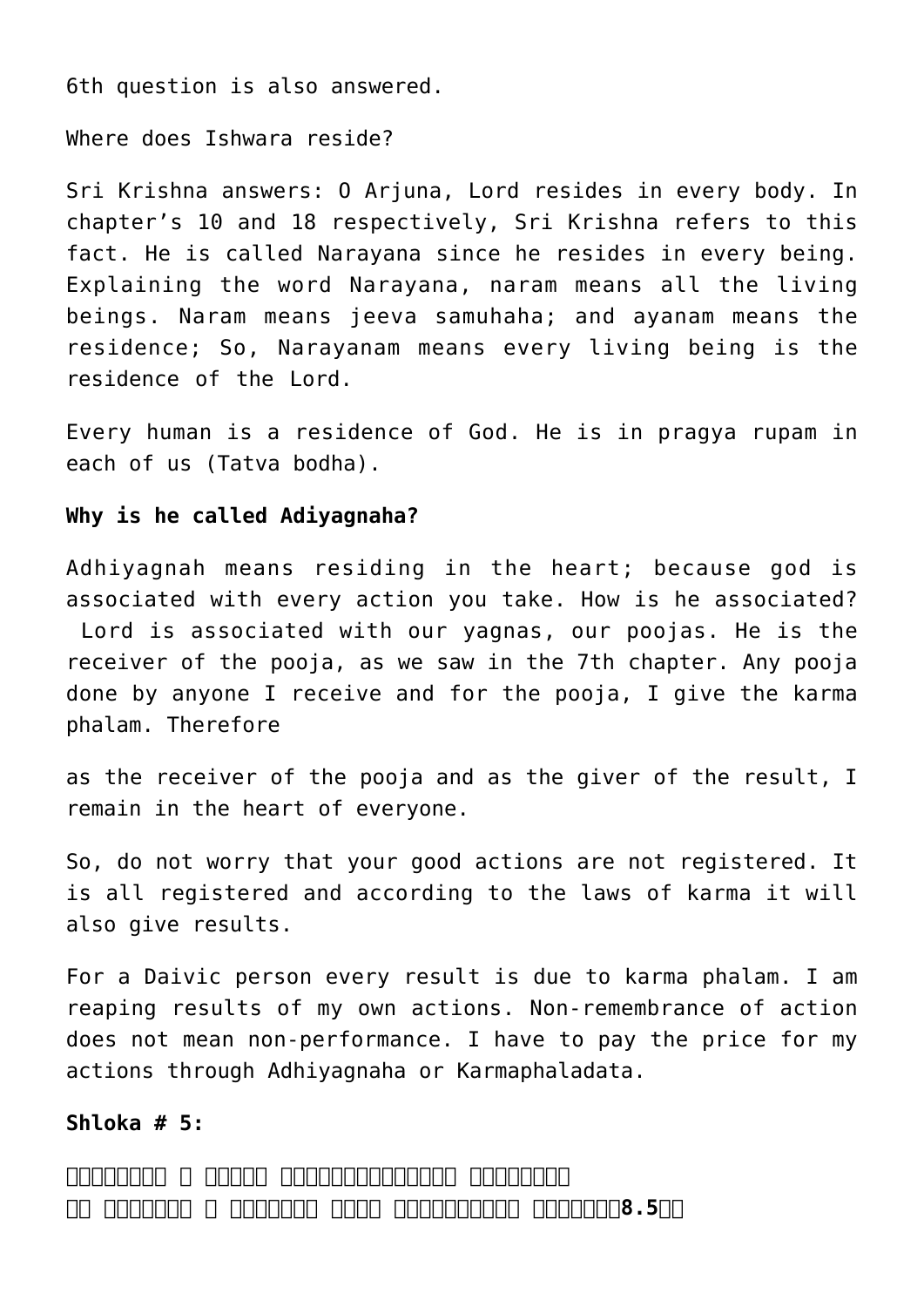**At the end, whoso departs giving up his body, and remembering Me alone, proceeds to My status; of this there is no doubt.**

In Shlokas 3 and 4 Sri Krishna has answered all six questions. Now he answers question  $# 7$ . The answer to this question is elaborately discussed till shloka # 28. In this answer he is introducing Ishwara Upasana as well. Ishwara, here is Saguna Ishwara. This god can be meditated upon. This Saguna Ishwara upasana gives two results depending on one's motive and attitude.

Thus we have:

- 1) Sakama Saguna Ishwara upasana and
- 2) Nishkama Saguna Ishwara Upasana.

**Saguna Upasana** is for material benefits in this world, heaven or in another birth. It can also bestow miraculous powers. Many upsakas are sidhas. Upasana gives some people extraordinary powers. Such siddhas say, on a given day the deity enters them and he (siddha) is able to predict events and suggest parihara. Hundreds of sidhis are enumerated in the puranas, in bhagavatham, related to knowing the past, knowing the future etc., Countless sidhis are mentioned; all are the result of Sakama Saguna Ishwara Upasanam.

**Nishkama Saguna Ishwara Upasana**: This upasana does not result in material benefits. It provides spiritual benefits.

Thus, one devotee prays: Oh Lord I am remembering you not for artha; not for kama; not for punyam; I am not interested in anyone of them; because I know they are all perishable in nature. I have got only one goal; and that is the spiritual goal called moksha or in religious language, God himself is my goal. I want to attain oneness with you.

This upsana requires Vairagyam. This Nishkama Upasana has two directions: